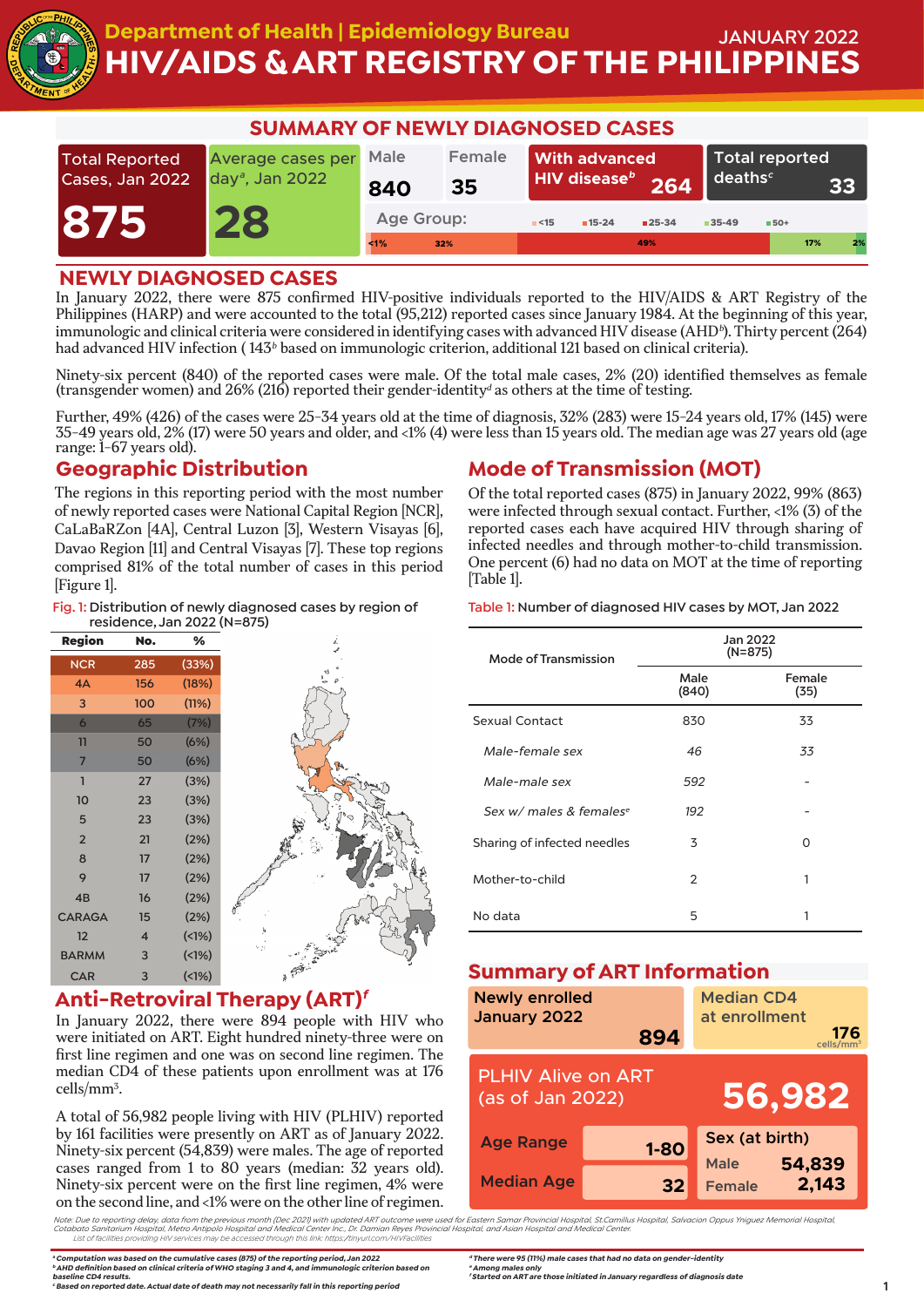**HIV/AIDS & ART REGISTRY OF THE PHILIPPINES JANUARY 2022**

**SPECIFIC POPULATION**

#### **Pregnant Women with HIV**

In January 2022, there were 11 HIV-positive pregnant women reported at the time of diagnosis. Four cases from NCR, three cases from CARAGA, two cases from Region 7, and one case each from Region 3 and Region 11. The age of diagnosis ranged from 19 to 32 years old (median age: 26 years old).



### **Overseas Filipino Workers (OFW)**



Forty-eight Filipinos who worked overseas within the past five years, whether on land or at sea, were recently reported with HIV in January 2022. They comprised 5% of the total (875) diagnosed cases for this period. Among the newly diagnosed OFWs, 94% (45) were male.

All cases were infected through sexual contact (10 male-female sex, 25 male-male sex, 13 sex with both males & females<sup>g</sup>). The age of diagnosis ranged from 19 to 52 years old (median age: 34 years old).

#### **Transactional Sex**

In January 2022, 10% (90) of the newly reported cases engaged in transactional sex. Ninety-eight percent (88) were male and the age of diagnosis ranged from 17 to 67 years old (median age: 28 years old). Fifty-eight percent (51) of the male cases reported paying for sex, 27% (24) reported accepting payment for sex, and 15% (13) engaged in both. Two females were reported to have accepted payment in exchange for sex. The age of the two female were 24 and 50 years old.

#### **Youth (15-24 years old)**

In January 2022, 32% (283) of the reported cases were among youth 15-24 years old, and 96% (272) of them were male. Twenty-four percent (69) among youth were reported to have advance infection of HIV<sup>h</sup>. Ninety-nine percent reported cases (282) were infected through sexual contact (20 male-female sex, 219 male-male sex, 43 sex with both males & females<sup>g</sup>). There was no data on MOT for one case. [Figure 2].

| Fig. 2: Proportion of newly diagnosed youth by mode of |  |
|--------------------------------------------------------|--|
| transmission. Jan 2022 (n=283)                         |  |



#### **Children (<10) & Adolescents (10-19)**

There were 58 newly reported adolescents in January 2022. Of these, 2% (1) was 10-14 years old, 24% (14) were 15-17 years old and 74% (43) were 18-19 years old. Ninety-eight percent (57) of the reported cases of adolescents were infected through sexual contact (5 male-female sex, 46 male-male sex, 6 sex with both males & females<sup>g</sup>). There was no data on MOT for one case. Three children were diagnosed with HIV in this reporting period and all acquired HIV through mother-to-child transmission. The age of reported case ranged from 1 to 3 years.

#### **Mortality<sup>i</sup>**

In January 2022, there were 33 reported deaths due to any cause among people with HIV. Ninety-four percent (31) of them were males. Moreover, 4 (12%) were 15-24 years old, 18 (55%) were 25-34 years old, 9 (27%) were 35-49 years old, and 2 (6%) were 50 years and older.

The top three regions with the most number of reported deaths were Western Visayas [6] with 12 (36%) cases, CaLaBaRZon [4A] with 10 (30%) cases and Central Luzon [3] and Zamboanga Peninsula [9] with 3 (9%) cases each. The rest of the country reported 5 (15%) cases.

From January 1984 to January 2022, there were a total of 5,405 reported deaths. Further, 37 (1%) cases were less than 15 years old at the time of death, 1,223 (23%) cases were 15-24 years old, 2,602 (48%) were 25-34 years old, 1,290 (24%) were 35-49 years old, and 249 (5%) were 50 years old and older. There were four (<1%) cases with no reported age at the time of death.

**<sup>g</sup>Among males only <sup>h</sup>AHD definition based on clinical criteria of WHO staging 3 and 4, and immunologic criterion based on baseline CD4 results. <sup>i</sup>Reported deaths due to any cause and not necessarily AIDS-related**

**HIV/AIDS & ART Registry of the Philippines (HARP) Editorial Team: National HIV/AIDS & STI Surveillance and Strategic**   $\sim$ Health Program Officer II **Kathrina Michaela M. Asilo, RPh Romeo P. Amor, Jr., RMT, RN Jan Khrysner M. Velayo, RN**<br>Surveillance Officer **Information Unit (NHSSS) Mark Angelo C. Amoroso, RMT**<br>Surveillance Officer **Surveys Monitoring and Evaluation Division, Epidemiology Bureau Clarenze Joy R. Maranan, RMT Clarenze John Benedict R. Palo** M&E Strategic Information Specialist **Database Specialist** Database Specialist Database Specialist Database Specialist **Department of Health 2/F Bldg. 19,**  Justina **G.** Zapanta, RN, PHSAE  $\mathbf{R}_1$ **San Lazaro Compound, Sta. Cruz, Manila 1003 Philippines RN, MGM-ESI** phone **+632 8651-7800 local 2952** Manager, NHSSS endon.gov.ph **Vito G. Roque, Jr., MD, PHSAE** globe **https:**//**doh.gov.ph**/ **a @hivepicenter Gloria Nenita V. Velasco, MD, DipEpi, MScPH**  $\blacksquare$ OIC-Director IV, Epidemiology Bureau

#### **HIV/AIDS & ART REGISTRY OF THE PHILIPPINES**

The HARP is the official record of total number of diagnoses (laboratory-confirmed), ART outcome status and deaths among people with HIV in the Philippines. All individuals in the registry are confirmed by the San Lazaro H is the HIV/AIDS National Reference Laboratory (NRL) and DOH Certified Rapid HIV Diagnostic Algorithm - rHIVda Confirmatory Laboratories (CrCLs). Confirmed HIV-positive individuals were reported to the DOH-Epidemiology Bure HIV positive adult and pediatric patients currently enrolled and accessing Antiretroviral (ARV) medication during the reporting period in 158 treatment hubs and primary HIV care treatment facilities that had reported in th taken ARV but have died, left the country, have been lost to follow-up and/or opted not to take ARV. Lost to follow-up is considered once a person have failed to visit a treatment facility more than 3 months after the expe HARP is a passive surveillance system. Except for HIV confirmation by the NRL & CrCLs, all other data submitted to the HARP are secondary and cannot be verified. Hence, HARP cannot determine if an individual's reported pla person lived after being infected, or where the person is presently living. This limitation has major implications on data interpretation. Readers are advised to interpret the data with caution and consider other sources o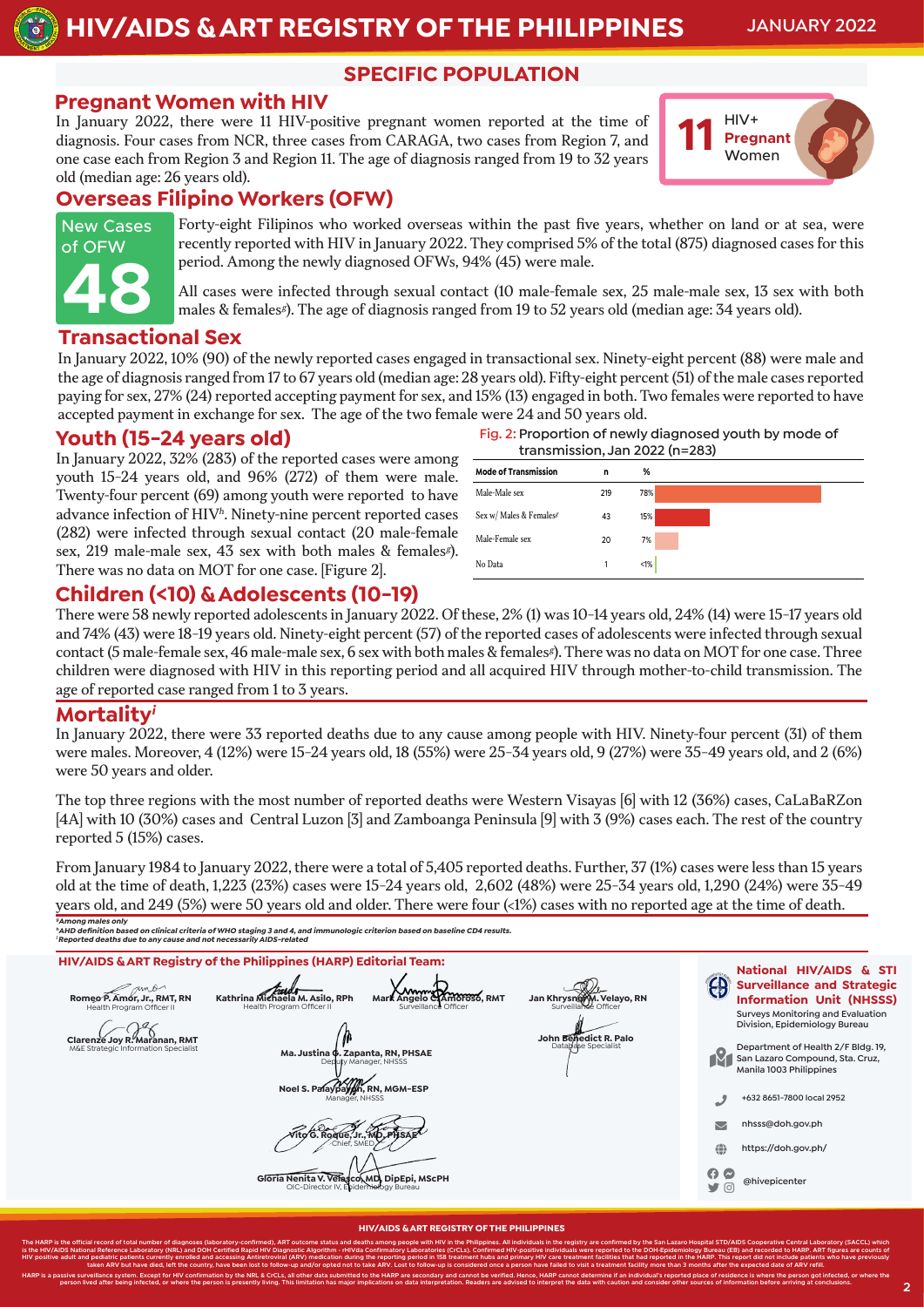

## **HIV/AIDS & ART REGISTRY OF THE PHILIPPINES**

|                 | FACILITIES DESIGNATED AS HIV TREATMENT HUBS/PRIMARY CARE AND CERTIFIED RHIVDA CONFIRMATORY LABORATORIES |                                                                                  |                                           |                                           |  |  |  |
|-----------------|---------------------------------------------------------------------------------------------------------|----------------------------------------------------------------------------------|-------------------------------------------|-------------------------------------------|--|--|--|
|                 | Region Name of Facility                                                                                 | <b>Address</b>                                                                   | Landline                                  | Mobile                                    |  |  |  |
| 1               | Ilocos Training and Regional Medical Center                                                             | Parian, San Fernando City, La Union                                              | (072) 6076418<br>(072) 6079912            |                                           |  |  |  |
|                 | Region 1 Medical Center (PINAS - Unit)                                                                  | Arellano St. Dagupan City, Pangasinan 2400                                       | (075) 515-8916                            | 09159063375                               |  |  |  |
| $\overline{2}$  | Cagayan Valley Medical Center (Haven of Hope)                                                           | Dalan na Pagayaya, Carig Sur, Tuguegarao, Cagayan                                | (078) 377-2420                            | $\sim$                                    |  |  |  |
|                 | Bataan General Hospital (Bataan HAVEN)                                                                  | Manahan St., Tenejero, Balanga City, Bataan                                      | (047) 237-1274<br>(047) 237-1275 loc. 103 | 09998844522                               |  |  |  |
| 3               | Bulacan Medical Center (Luntiang Silong)                                                                | 3rd Flr Pay 3 - Rm 301 Mojon, City of Malolos, Bulacan                           |                                           | 09234051309<br>09155214322<br>09171397123 |  |  |  |
|                 | Dr. Paulino J. Garcia Memorial Research and Medical Center<br>(Sanctuario De Paulino)                   | Mabini St., Cabanatuan City, Nueva Ecija                                         | (044) 463-8888 loc. 203                   | 09190027679<br>09454626620                |  |  |  |
|                 | Jose B. Lingad Memorial Regional Hospital (Bahay LInGAD)                                                | Brgy. San Dolores, San Fernando, Pampanga                                        | $(045)$ 435-6801                          | 09336215028                               |  |  |  |
| 4A              | Batangas Medical Center (BATMC Wellness Zone)                                                           | Kumintang Ibaba, Batangas City                                                   | (043) 740-8307 loc 1121                   | 09338617592                               |  |  |  |
|                 | Ospital ng Biñan                                                                                        | Brgy. Canlalay, Biñan, Laguna                                                    | (049) 511 4119                            | 09175436038                               |  |  |  |
| 4B              | Ospital ng Palawan (Red Top Center)                                                                     | 220 Malvar St. Puerto Princesa City                                              |                                           | 09266309103                               |  |  |  |
|                 |                                                                                                         |                                                                                  |                                           | 09560350568                               |  |  |  |
| 5               | <b>Bicol Medical Center</b>                                                                             | BMC Road, Naga, Camarines Sur                                                    |                                           | 09178317482<br>09175803624                |  |  |  |
| 6               | Corazon Locsin Montelibano Memorial Regional Hospital                                                   | 2nd flr. OPD Bldg. Lacson St. cor Burgos, Bacolod City                           | (034) 707-2280                            |                                           |  |  |  |
|                 | Western Visayas Medical Center                                                                          | Q. Abeto St., Mandurriao, Iloilo City                                            | (033) 321-1631                            | 09153281269                               |  |  |  |
| $\overline{7}$  | Vicente Sotto Memorial Medical Center                                                                   | B. Rodriguez St., Cebu City                                                      | $\overline{a}$                            | 09432937853<br>09561273994                |  |  |  |
| 9               | Zamboanga City Medical Center                                                                           | Dr. Evangelista St., Sta. Catalina, Zamboanga City                               | (062) 991-2934                            | 09177718147                               |  |  |  |
| 10 <sup>°</sup> | Northern Mindanao Medical Center                                                                        | Provincial Capitol Compound, Cagayan de Oro City                                 | (082) 856-4147 loc 361                    | 09054407272                               |  |  |  |
|                 | Davao Reproductive Health and Wellness Center                                                           | Emilio Jacinto St., Poblacion District, Davao City, Davao del Sur (082) 222-4187 |                                           |                                           |  |  |  |
| 11              | Southern Philippines Medical Center                                                                     | J. P. Laurel St., Bajada, Davao City                                             | (082) 227-2731 loc. 5041                  | 09325601960<br>09555145191                |  |  |  |
| CAR             | Baquio General Hospital and Medical Center                                                              | Governor Pack Road., Baguio City                                                 | (074) 442-4216 loc. 381                   | 09155816480                               |  |  |  |
| Caraga          | Caraga Regional Hospital (OP Wellness Center)                                                           | Rizal St. National Road, Surigao City                                            | (086) 826-0568                            | 09209482130                               |  |  |  |
|                 | Adela Serra Ty Memorial Medical Center (SDS Wellness Ctr.)                                              | Capitol Hills, Telaje, Tandag, Surigao del Sur                                   | (086) 211-4306                            | 09392318446                               |  |  |  |
|                 | Klinika Bernardo                                                                                        | Ermin Garcia St., Brgy. Pinagkaisahan, Quezon City                               | $\bar{a}$                                 | 09324033412                               |  |  |  |
|                 | Love Yourself - Anglo Clinic                                                                            | 3rd floor, Anglo Bldg. Shaw Blvd, Mandaluyong                                    |                                           | 09278926611                               |  |  |  |
|                 | Pasig City Treatment Hub (PATH)                                                                         | CHAMP Bldg, Caruncho Ave, Pasig City                                             | (02) 798-2572                             |                                           |  |  |  |
|                 | Philippine General Hospital (SAGIP - Unit)                                                              | Taft Ave., Manila                                                                | (02) 554-8400 loc. 3249                   | 09289948380                               |  |  |  |
| <b>NCR</b>      | Marikina City Satellite Treatment Hub                                                                   | Marikina Healthy City Center, Shoe Ave., Sto. Niño, Marikina City (02) 948-8925  |                                           | 09175631722                               |  |  |  |
|                 | Research Institute for Tropical Medicine                                                                | Filinvest Corporate City, Alabang, Muntinlupa City                               | (02) 807-2628 loc. 332                    | 09178731984                               |  |  |  |
|                 | Sta. Ana Hospital                                                                                       | New Panaderos St., Sta. Ana, Manila                                              | (02) 516-6790                             |                                           |  |  |  |
|                 | Valenzuela Medical Center                                                                               | Padrigal St. Karuhatan, Valenzuela City                                          | (02) 8294-6711                            |                                           |  |  |  |

DOH Department Memorandum No. 2021-0513: Updated List of Health Facilities with Rapid HIV Diagnostic Algorithm (rHIVda) Service

DOH Department Memorandum No. 2021-0201: Directory of DOH-Designated HIV Treatment Hubs and Primary HIV Care Facilities in the Philippines

|                | <b>TREATMENT HUBS (OUTPATIENT AND INPATIENT CARE &amp; TREATMENT)</b>              |                                                                                          |                                          |                                           |  |  |  |
|----------------|------------------------------------------------------------------------------------|------------------------------------------------------------------------------------------|------------------------------------------|-------------------------------------------|--|--|--|
|                | Region Name of Facility                                                            | <b>Address</b>                                                                           | Landline                                 | Mobile                                    |  |  |  |
| $\mathbf{1}$   | Ilocos Sur Provincial Hospital - Gabriela Silang                                   | Quirino Blvd., Tamag Vigan Ilocos Sur                                                    |                                          | 09272957363<br>09175641530                |  |  |  |
|                | Mariano Marcos Memorial Hospital and Medical Center                                | Barangay 6 San Julian, Batac, Ilocos Norte                                               | (077) 600-8000                           | 09177790207                               |  |  |  |
| $\overline{2}$ | Region II Trauma and Medical Center                                                | Magsaysay, Bayombong, Nueva Vizcaya                                                      | (078) 805-3561 loc. 1098                 |                                           |  |  |  |
|                | Allied Care Experts Medical Center (EmbrACE Unit) - Baliwag                        | Pinagbarilan, Baliuag, Bulacan                                                           | (044) 816-1000 loc 204                   | 09338737688                               |  |  |  |
|                | Apalit Doctors Hospital, Incorporated (ADHope Unit)                                | Gonzales Ave, San Juan, Apalit, Pampanga                                                 | $\sim$                                   | 096745117380<br>09338263471               |  |  |  |
|                | <b>Concepcion District Hospital</b>                                                | St. Jude Village, Alfonso Concepcion, Tarlac                                             | $(045)$ 923 0642<br>(045) 491 3664       | 09107080130                               |  |  |  |
|                | Guimba Community Hospital (Balay Ti Namnama)                                       | L. de Ocampo St. Saranay District, Guimba, Nueva Ecija                                   | (044) 951-0485                           |                                           |  |  |  |
|                | Jose C. Payumo Jr. Memorial Hospital (HEARTH Unit)                                 | Tala St. San Ramon, Dinalupihan, Bataan 2110                                             | $\sim$                                   | 09295852241<br>09156008004                |  |  |  |
|                | James L. Gordon Memorial Hospital (L.E.A.D. Shelter)                               | #1 Perimeter Rd., New Asinan, Olongapo City                                              | (047) 602-4052                           | 09988627015                               |  |  |  |
|                | Maria Aurora Community Hospital                                                    | Saturno St., Brgy. 01, Maria Aurora, Aurora                                              | $\sim$                                   | 09075948798                               |  |  |  |
| 3              | Mariveles Mental Wellness and General Hospital                                     | P.Monroe St. Bayan ng Mariveles, 2105 Bataan                                             |                                          | 09282764197<br>09239188454<br>09063491276 |  |  |  |
|                | Premiere Medical Center (TAHANAN sa Premiere)                                      | Maharlika Highway, Daan Sarile, Cabanatuan City, Nueva Ecija                             | (044) 463-7845 to 49 loc 2073            | 09322128175<br>095968173441               |  |  |  |
|                | President Ramon Magsaysay Memorial Hospital<br>(Balin Kalinga)                     | Zambales Medical Society Building (beside Eye Center Clinic)<br>Palanginan, Iba Zambales |                                          | 09153966014<br>09192442299                |  |  |  |
|                | San Marcelino District Hospital Shelter of Holistic and Positive<br>Embrace (HoPE) | 1st/F Admin Bldg, Ntl. Rd. Sto. Domingo, San Marcelino,<br>Zambales                      | (047) 913-1244                           | 09398630806                               |  |  |  |
|                | Talavera General Hospital (Talevera's Hope)                                        | Maestrang Kikay District, Talavera, Nueva Ecija                                          | (044) 463-1166                           | 09358124776<br>09218881119                |  |  |  |
|                | Tarlac Provincial Hospital (TPH Cares)                                             | San Vicente, Tarlac City                                                                 | (045) 491-8970 loc. 225                  | 09289064776                               |  |  |  |
|                | Calamba Doctors Hospital (Plus Life Center)                                        | San Cristobal Bridge, Calamba, Laguna                                                    | (049) 545 2529<br>(049) 545 7371 loc 182 | $\overline{\phantom{a}}$                  |  |  |  |
|                | De La Salle Medical Center                                                         | Gov. D. Mangubat St. Avenue, Dasamarinas Cavite                                          | (046) 4818000 to 8008                    | 09175299193                               |  |  |  |
|                | General Emilio Aguinaldo Memorial Hospital                                         | Brgy Luciano Trece Martires Cavite                                                       | (046) 6860856                            | 09773325852                               |  |  |  |
| 4A             | Laguna Medical Center (LMC HACT Clinic)                                            | J. De Leon St, Santa Cruz, Laguna                                                        | (049) 543-3351                           | 09178465901                               |  |  |  |
|                | Metro Antipolo Hospital and Medical Center                                         | 1348 Marikina-Infanta Highway Bgy Mayamot Antipolo City                                  | 87223208 loc 3106                        | 09190866539                               |  |  |  |
|                | Ospital ng Biñan (ONB HIV Treatment Hub)                                           | Canlalay Bridge, Biñan, Laguna                                                           | (049) 502 8200 loc 8223                  | 0916680029                                |  |  |  |
|                | Quezon Medical Center (Live Positive Wellness Center)                              | Brgy XI, Quezon Avenue, Lucena, Quezon Province                                          | (042) 717-6323 loc. 342                  |                                           |  |  |  |
|                | San Pedro District Hospital                                                        | Bgy. San Antonio Holiday Homes San Pedro, Laguna                                         | $\overline{\phantom{a}}$                 | 09178908767<br>09985500462                |  |  |  |
|                | Dr. Damian Reyes Provincial Hospital<br>(Triple Heart Treatment Hub)               | National Highway, Boac, Marinduque                                                       | ÷.                                       | 09209721385                               |  |  |  |
| 4B             | Occidental Mindoro Provincial Hospital (ARUGA Clinic)                              | Paluan Road, Mamburao, Occidental Mindoro                                                | $\sim$                                   | 09278851599                               |  |  |  |
|                | Oriental Mindoro Provincial Hospital (Purple Rain Clinic)                          | Sta. Isabel, Calapan City, Oriental Mindoro                                              | $\sim$                                   | 09164691469                               |  |  |  |
|                | Romblon Provincial Hospital (Red Shelter Ctinic)                                   | Odiongan, Romblon                                                                        |                                          | 09272107040                               |  |  |  |
|                | Bicol Regional Training and Teaching Hospital                                      | Rizal St., Legazpi City                                                                  | (052) 483-0017 loc. 4227                 |                                           |  |  |  |
| 5              | Masbate Provincial Hospital - St. Aloysius Gonzaga                                 | Provincial Health Office Road, Brgy Kalipay, Masbate City                                | (056) 333-1590                           | 09082061334<br>09193383397<br>09212434425 |  |  |  |

DOH Department Memorandum No. 2021-0201: Directory of DOH-Designated HIV Treatment Hubs and Primary HIV Care Facilities in the Philippines

*List of facilities providing HIV services may be accessed through this link: https:/tinyurl.com/HIVFacilities*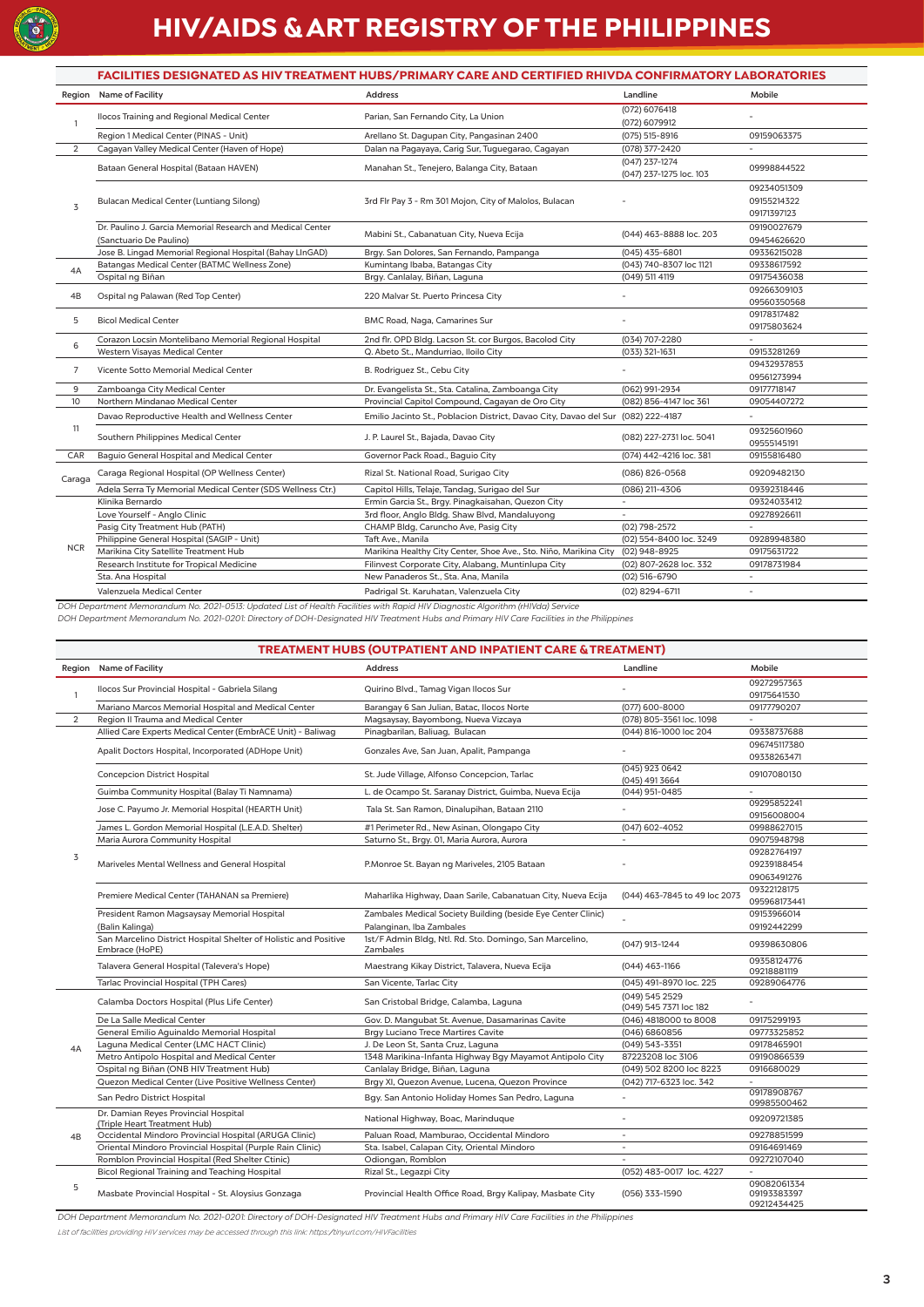

# **HIV/AIDS & ART REGISTRY OF THE PHILIPPINES**

|                 | <b>TREATMENT HUBS (OUTPATIENT AND INPATIENT CARE &amp; TREATMENT)</b>                                        |                                                                                                            |                                                       |                                         |  |  |  |
|-----------------|--------------------------------------------------------------------------------------------------------------|------------------------------------------------------------------------------------------------------------|-------------------------------------------------------|-----------------------------------------|--|--|--|
|                 | Region Name of Facility                                                                                      | <b>Address</b>                                                                                             | Landline                                              | Mobile                                  |  |  |  |
|                 | Angel Salazar Memorial General Hospital                                                                      | Tobias A. Fornier St, San Jose de Buenavista, Antique                                                      | $\sim$                                                | 09557790824                             |  |  |  |
|                 | Dr. Rafael Tumbokon Memorial Hospital                                                                        | Mabini St., Kalibo, Aklan                                                                                  | (036) 268-6299                                        | 09260726703<br>09394109160              |  |  |  |
| 6               | Rep. Pedro G. Trono Memorial Hospital (RISE Clinic)                                                          | Guimbal, Iloilo                                                                                            | (033) 327-0188                                        |                                         |  |  |  |
|                 | St. Paul's Hospital-Iloilo (Mother Candle Center)                                                            | Cardinal Dougherty Annex Bldg. Ground Floor, Gen. Luna St.<br>Iloilo City                                  | (033) 337-2742 to 49 loc 2067                         |                                         |  |  |  |
|                 | The Medical City - Iloilo (i-REACT Clinic Iloilo)                                                            | Locsin St., Molo, Iloilo City                                                                              |                                                       | 09053468571<br>09613184508              |  |  |  |
|                 | Cebu Provincial Hospital - Balamban                                                                          | Pilapil Street, Balamban, Cebu                                                                             | (033) 500-1000                                        | 09567058332                             |  |  |  |
|                 | Cebu Provincial Hospital - Carcar<br>Chong Hua Hospital - Mandaue (ART Club 802)                             | Baracca St. Pob. 2 Carcar City, Cebu<br>Int'l Mantawi Drive. Rec. Area, Bgy. Subangdaku, Mandaue           | (032) 333-2273<br>(032) 487-8120                      | 09055257363<br>09276817593              |  |  |  |
|                 | Eversley Childs Sanitarium and General Hospital                                                              | Upper Jagobiao Rd, Mandaue City, Cebu                                                                      | (032) 233-8000 loc.8880                               | ÷,                                      |  |  |  |
| 7               | Gov. Celestino Gallares Memorial Hospital                                                                    | M. Parras St., Tagbilaran City                                                                             |                                                       | 09339600387<br>09171793069              |  |  |  |
|                 | Negros Oriental Provincial Hospital<br><b>Talisay District Hospital</b>                                      | Real St., Dumaquete City, Negros Oriental<br>San Isidro, Dakbayan sa Talisay                               | $\sim$<br>(035) 226-4066                              | 09430585721<br>09173816617              |  |  |  |
|                 | Visayas Community Medical Center (Balay Malingkawasnon)                                                      | Osmeña Blvd., Cebu City                                                                                    |                                                       | 09333252888                             |  |  |  |
|                 |                                                                                                              |                                                                                                            |                                                       | 09954677467                             |  |  |  |
|                 | Biliran Provincial Health Office (Reproductive Health Clinic)                                                | Naval, Biliran                                                                                             |                                                       | 09223426623<br>09265320200              |  |  |  |
|                 | Divine Word Hospital                                                                                         | Avenida Veteranos St. Tacloban City                                                                        | (053) 500-9918                                        |                                         |  |  |  |
|                 | Eastern Samar Provincial Hospital                                                                            | Borongan, Eastern Samar                                                                                    | (053) 321-4228<br>(055) 560-9869                      | ä,                                      |  |  |  |
|                 | Eastern Visayas Regional Medical Center                                                                      | Magsaysay Blvd., Tacloban City                                                                             | (055) 261-2206                                        | 09777170765                             |  |  |  |
| 8               | Felipe Abrigo Memorial Hospital                                                                              | Hillsview, Guiuan, Eastern Samar                                                                           | $\bar{\phantom{a}}$                                   | 09551031242                             |  |  |  |
|                 | <b>Hilongos District Hospital</b><br>Leyte Provincial Hospital                                               | CV Alcuiwo St., Hilongos, Leyte<br>Pawing, Palo Leyte                                                      | (053) 336-2102                                        | ÷.<br>09064786313                       |  |  |  |
|                 | Northern Samar Provincial Hospital                                                                           | Catarman, Northern Samar                                                                                   | (055) 500-9770                                        | $\mathcal{L}_{\mathcal{A}}$             |  |  |  |
|                 | Salvacion Oppus Yniguez Memorial Hospital<br><b>Samar Provincial Hospital</b>                                | Dakbayan Maasin, Southern Leyte                                                                            | $\overline{\phantom{a}}$<br>$\sim$                    | 09471515248                             |  |  |  |
|                 | St. Camillus Hospital                                                                                        | Imelda Road Catbalogan City Proper Catbalogan, Samar<br>Maharlika highway Brgy Trinidad Calbayog, Samar    | (055) 209-3906                                        | 09173031276<br>÷.                       |  |  |  |
|                 | <b>Basilan General Hospital</b>                                                                              | KM 2 Brgy. Binuangan Isabela City                                                                          | $\sim$                                                | 09177484304                             |  |  |  |
|                 | Corazon C. Aquino Memorial Hospital                                                                          | Basong Dipolog, Zamboanga del Norte                                                                        | $\sim$                                                | 09565393177<br>09399247765              |  |  |  |
| 9               |                                                                                                              |                                                                                                            |                                                       | 09177001500                             |  |  |  |
|                 | Margosatubig Regional Hospital                                                                               | F. Nightingale St, Margosatubig, 7035 ZDS                                                                  |                                                       | 09452954381                             |  |  |  |
|                 | Zamboanga del Sur Medical Center                                                                             | Provincial Gov't Complex, Bgy. Dao, Pagadian City, Zamboan-<br>ga del Sur                                  |                                                       | 09173116880<br>09291384112              |  |  |  |
| 10 <sup>°</sup> | Adventist Medical Center (HAVEN)<br><b>Bukidnon Provincial Medical Center</b>                                | Andres Bonficacio Ave, Sn Miguel, Iligan<br>Sayre Highway, Malaybalay, Bukidnon                            | $\omega$                                              | 09177155200<br>09177198179              |  |  |  |
|                 | Mayor Hilarion A. Ramiro Sr. Regional and Teaching Hospital                                                  | Bacolod, 7200 Ozamis City, Misamis Occidental                                                              |                                                       | 09278678841                             |  |  |  |
|                 | Davao Doctors Hospital (ARTU)                                                                                | 118 E Quirino Avenue, Poblacion District, Davao City                                                       | (082) 222 8000 loc 7105                               | ä,                                      |  |  |  |
| 11              | Davao Regional Medical Center (RED STAR Clinic)                                                              | Apokon, Tagum City, Davao del Norte                                                                        | $\overline{\phantom{a}}$                              | 09303801689<br>09167895537              |  |  |  |
|                 | Allah Valley Medical Specialists Center<br>Amado B. Diaz Provincial Foundation Hospital                      | Purok Villegas, General Santos Drive, Koronadal City<br>Roosevelt St. Poblacion 4, Midsayap North Cotabato | $\sim$<br>$\omega$                                    | 09491631598<br>09178696865              |  |  |  |
|                 | Cotabato Provincial Hospital                                                                                 | Amas, Kidapawan City                                                                                       | $\sim$                                                | 09302567522                             |  |  |  |
| 12              | Dr. Arturo P. Pingoy Medical Center                                                                          | General Santos Drive, Zone IV, Koronadal City                                                              | $\sim$                                                | 09174090537                             |  |  |  |
|                 | Dr. Jorge P. Royeca Hospital                                                                                 | E. Fernandez St. Bgy. Lagao, General Santos City                                                           | $\omega$<br>(083) 877-7314                            | (083) 552-1357                          |  |  |  |
|                 | South Cotabato Provincial Hospital (IPHO-SCPH HACT Clinic)                                                   | Aguinaldo St., Koronadal City, South Cotabato                                                              | (083) 310-0747                                        |                                         |  |  |  |
|                 | Amai Pakpak Medical Center<br>BARMM Cotabato Regional and Medical Center                                     | Marawi City, Lanao del Sur<br>RH-11, Sinsuat Ave., Cotabato City                                           | $\sim$                                                | 09178871029<br>09178946224              |  |  |  |
|                 | Cotabato Sanitarium Hospital                                                                                 | Bgy. Ungap, Sultan Kudarat, Maguindanao                                                                    |                                                       | 09054085742                             |  |  |  |
| CAR             | Notre dame de Chartes Hospital                                                                               | Assumption Rd. Baguio City                                                                                 |                                                       | 09177085433                             |  |  |  |
| Caraga          | Butuan Medical Center (Pallative and Wellness Care Center)                                                   | Km 5 Baan, Butuan City                                                                                     |                                                       | 09177098555<br>09126155895              |  |  |  |
|                 | Democrito O. Plaza Memorial Hospital (Heart Room)                                                            | P2, Patin-ay, Prosperidad, Agusan del Sur                                                                  |                                                       | 09466074119<br>09126875138              |  |  |  |
|                 | Asian Hospital and Medical Center (General Medicine Clinic)                                                  | 2205 Civic Drive, Filinvest City, Alabang                                                                  | (02) 8771 9000 loc 849                                | 09178114388<br>09989641964              |  |  |  |
|                 | Dr. Jose N. Rodriguez Memorial Hospital                                                                      | St. Joseph Avenue, Tala Caloocan                                                                           |                                                       | 09218775900<br>09253547547              |  |  |  |
|                 | Fe Del Mundo Medical Center                                                                                  | 11 Banawe St. Dona Josefa, Quezon City                                                                     | 7120845 to 50<br>7122552                              | 09178064271<br>09175008933              |  |  |  |
|                 | Lung Center of the Philippines                                                                               | Quezon Ave., Diliman, Quezon City                                                                          |                                                       | 09189158378<br>09267398000              |  |  |  |
|                 | Makati Medical Center (Center for Tropical & Travel Medicine)                                                | #2 Amorsolo St., Legaspi Village, Makati City                                                              | (02) 888-8999 loc.2134                                | 09178014314                             |  |  |  |
|                 | Manila Doctors Hospital<br>Mary Johnston Hospital                                                            | 667 United Nations Avenue, Ermita Manila<br>1221 Juan Nolasco Street, Tondo Manila                         | (02) 8558-0888 loc. 4480<br>(02) 245-4021 loc 385/412 | 09989557598<br>$\sim$                   |  |  |  |
| <b>NCR</b>      |                                                                                                              |                                                                                                            |                                                       | 091750536767                            |  |  |  |
|                 | Quezon City General Hospital                                                                                 | Seminary Road, EDSA                                                                                        |                                                       | 09264015339<br>09190858151              |  |  |  |
|                 | Quirino Memorial Medical Center                                                                              | JP Rizal Project 4 Quezon City                                                                             |                                                       | 09454207204<br>09361944238              |  |  |  |
|                 | Rizal Medical Center (OPD Annex)                                                                             | Pasig Blvd, Pasig City                                                                                     |                                                       | 09616714440                             |  |  |  |
|                 | San Lazaro Hospital (H4 OPD Clinic)                                                                          | Quiricada St., Sta. Cruz, Manila                                                                           | (02) 310-3128                                         | 09275811346                             |  |  |  |
|                 | San Juan de Dios Hospital (Holy Mother of Light Center)                                                      | 2772 Roxas Blvd. Brgy. 76, Pasay City                                                                      |                                                       | 09298511346                             |  |  |  |
|                 | St. Luke's Medical Center - Quezon City (CHBC Room 2)<br>St. Luke's Medical Center - Global City (Room 1276) | 279 E. Rodriguez Sr. Ave, Quezon City<br>Rizal Drive cor. 32nd & 5th Ave., Taguig City                     | (02) 789-7700 loc 8276/5003                           | 09498817626<br>$\overline{\phantom{a}}$ |  |  |  |
|                 | The Medical City - Ortigas (i-REACT Clinic Pasig)                                                            | Ortigas Ave., Pasig City                                                                                   | (02) 988-1000 loc. 6765                               |                                         |  |  |  |
|                 | Tondo Manila Center (TMC Haven)                                                                              | H. Lopez Blvd. Balut, Tondo, Manila                                                                        |                                                       | 09989446223                             |  |  |  |

DOH Department Memorandum No. 2021-0201: Directory of DOH-Designated HIV Treatment Hubs and Primary HIV Care Facilities in the Philippines

| <b>PRIMARY HIV CARE FACILITIES (OUTPATIENT CARE &amp; TREATMENT)</b> |                                                  |                                                      |                |             |  |  |
|----------------------------------------------------------------------|--------------------------------------------------|------------------------------------------------------|----------------|-------------|--|--|
|                                                                      | Region Name of Facility                          | <b>Address</b>                                       | Landline       | Mobile      |  |  |
|                                                                      | Lacasandile Medical Clinic and Diagnostic Center | Bgy. Lacong National Highway, Tagudin Ilocos Sur     |                | 09062518009 |  |  |
|                                                                      | Santiago City Health Office                      | Santiago-Tuguegarao Road, San Andres, Santiago, 3311 | (078) 305 2775 |             |  |  |

DOH Department Memorandum No. 2021-0201: Directory of DOH-Designated HIV Treatment Hubs and Primary HIV Care Facilities in the Philippines

*List of facilities providing HIV services may be accessed through this link: https:/tinyurl.com/HIVFacilities*